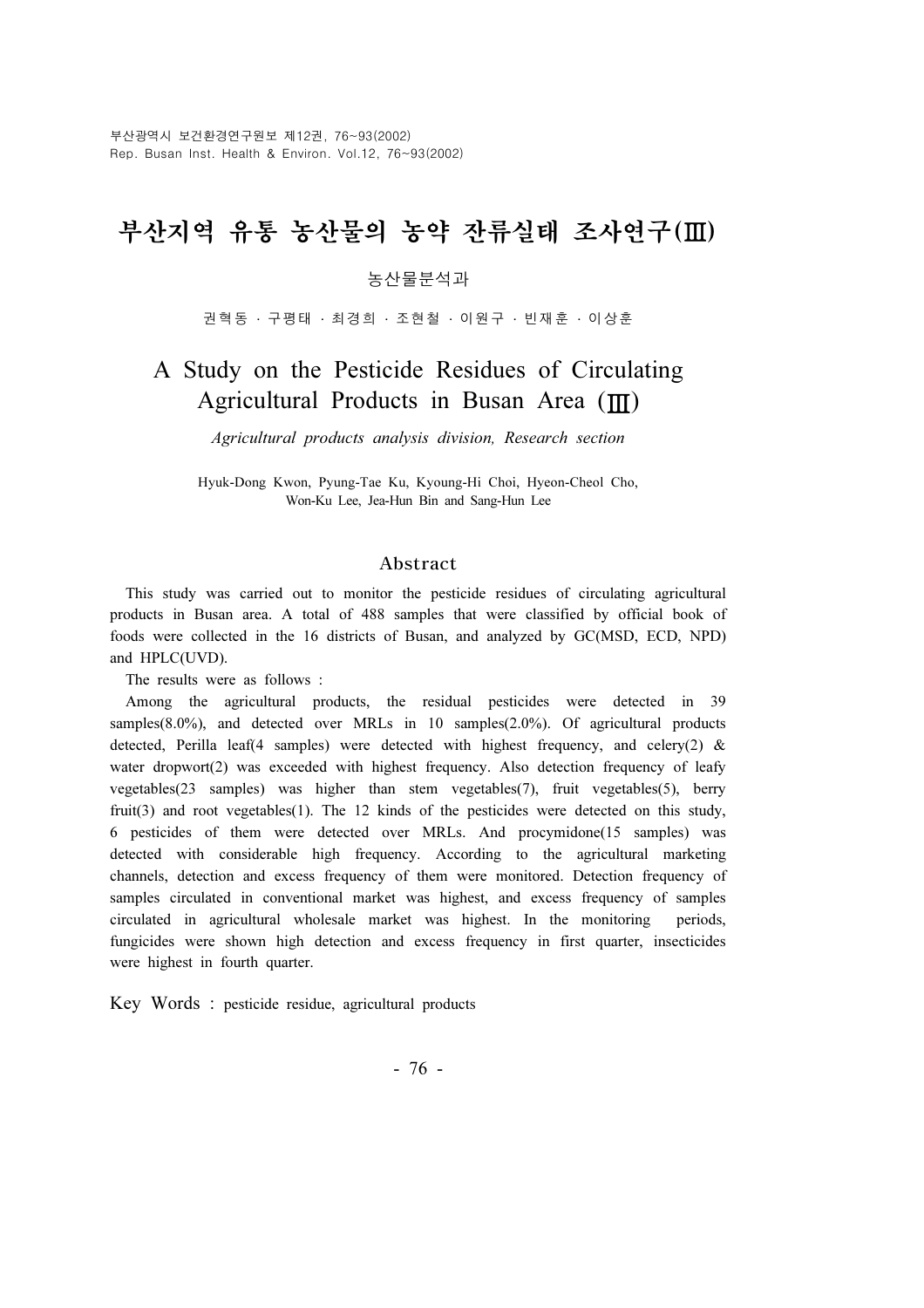토양과 수질오염으로 인한 식품오염을 들 수 있다. 1~4)

현재 국내 등록된 농약은 889개 (2000 년) 품목으로 품목별 독성은 고독성 20 종 (2.3%), 보통독성 179종 (20.1%), 저 독성 690종(77.6%)의 분포를 보이며, 맹독성 농약은 1종도 등록되어 있지 않 농약 17종에 잔류허용기준을 설정하여 을 대상으로 263종의 농약을 고시하고 있으며 2003년 4월부터는 319종으로 확 대 실시할 예정이다. 하지만 나날이 늘어 가는 농약의 품목 수에 비하면 안전사용 기준이 마련된 농약은 이에 훨씬 미치지 못하고 있는 실정이다.

또한 현재 우리나라의 농약 사용 현황 을 보면 농약출하량에 따른 ha당 농약사 용량이 5.8kg(1980)→10.4kg(1990)→ 12.4kg(2000)→13.5kg(2001)로 계속 증 가하는 추세이고, 약제별 출하량 (Table

 $Total(M/T)$  Fungicide Insecticide Herbicide Others 1980 | 16,132 | 5,448 | 6,407 | 3,374 | 903 1985 | 18,247 | 5,955 | 7,052 | 3,994 | 1,246 1990 | 25,082 | 7,778 | 9,332 | 5,509 | 2,463 1995 | 25,834 | 7,910 | 8,892 | 5,817 | 3,215 2000 | 26,087 | 8,726 | 9,270 | 5,822 | 2,269 2001 28,218 9,394 9,880 6,380 2,564

Table 1. Change of shipment of pesticides according to classification

### 서 론

농작물 내에 농약 및 그 독성 분해물이 잔류하는 것은 농약이 식물체내에 침투 또는 식물체 표면에 부착된 상태로 완전 분해되지 않고 남아있기 때문이다. 농약 다.<sup>1)</sup> 또 1990년 9월부터 농산물 28종, 의 잔류성은 농약의 성질, 강우량 · 일조 량 · 기온 · 바람 등과 같은 환경조건, 그 시행한 이래 2002년 4월 현재 전 농산물 리고 사용방법 등에 크게 영향을 받는다.

그러나 식품의 잔류농약에 의한 오염은 반드시 직접적인 사용 결과로만 볼 수 없 고 여러 가지 가능한 오염경로를 거치게 되는데, (1) 농약의 선택, 사용방법 및 시기를 잘못 선정하였거나 환경조건을 고 려치 않았을 때 (2) 운송과 저장과정에서 의 오염, 오염된 창고, 운송기구, 포장 등 (3) 식품의 중간 생산품이나 최종 생산품 에 농약을 불법적으로사용한 경우 (4) 식품연쇄 (food chain)를 통한 오염 (5)

- 77 -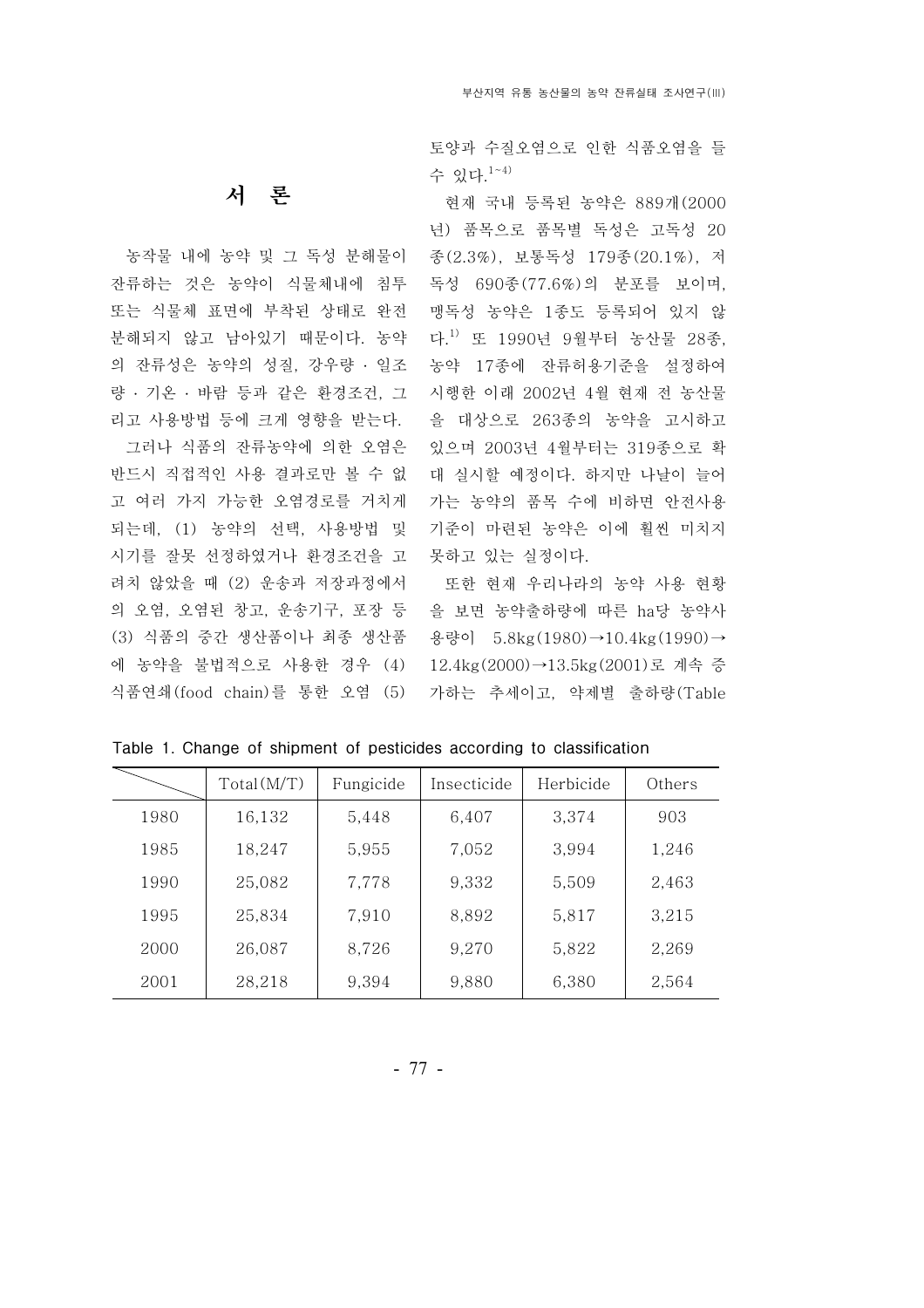1)은 여전히 살충제의 비중이 가장 높지 본 연구는 이러한 관점에서 현재 부산 만 90년대 이후 점차 증가폭이 감소추세 에 있으며 상대적으로 살균제의 증가율이 크게 나타나고 농촌의 인력 부족과 영농 의 기계화와 더불어 제초제의 사용도 꾸 준히 늘고 있는 실정이다. 5~6)

식품 위생상 문제가 될 수 있는 농약은 첫째로급성독성은 낮지만 잔류성이 커서 살포 후 상당기간 동안 분해 소실되지 않 ․ 고 남아있는 것과, 둘째로 분해속도는 비 교적 빠를지라도 최종 살포 후 수확해서 식용할 때까지의 기간이 분해시간보다 짧 고 독성이 강한 경우이다.

최근 식품 속에 잔류하는 유해물질에 대한 국민적 관심이 날로증가하는 추세 이고 농약이 식품에 잔류하여 만에 하나 라도 인체에 위해 요인이 된다면 큰 문제 가 아닐 수 없기 때문에 독성이 적고 효 용성이 뛰어난 농약의 개발이나 이들 농 적으로이루어져야 할 것이다.

시내 유통되고 있는 농산물을 대상으로 매년 지속적으로 농약 잔류량을 측정하고 그 결과를 분석하여 생산자에게는 농약의 올바른 사용을 제시하고, 소비자에게는 현 농약 잔류실태와 농약관련 정보를 제 공하며 식품위생을 담당하는 행정 부서에 는 농산물 안전성 확보관련 정책의 수립 에 기초자료를 제공하는 차원에서 실시하 였다.

# 재료 및 방법

#### 1. 실험재료

약의 잔류량에 대한 조사와 그 잔류한 농 거한 농산물, 총 90개 품목 488건의 농 약의 독성에 관한 정확한 평가 또한 지속 산물을 대상으로하였으며 조사대상 작물 실험에 사용된 재료는 2002년 1월부터 12월까지 1년 동안 부산시내에서 유통된 농산물을 대상으로 식품안전관리지침에 따라 시 보건위생과 및 각 구·군에서 수 의 분포는 Fig. 1과 같다.



Fig. 1. Distribution of samples investigated in Busan, 2002.

- 78 -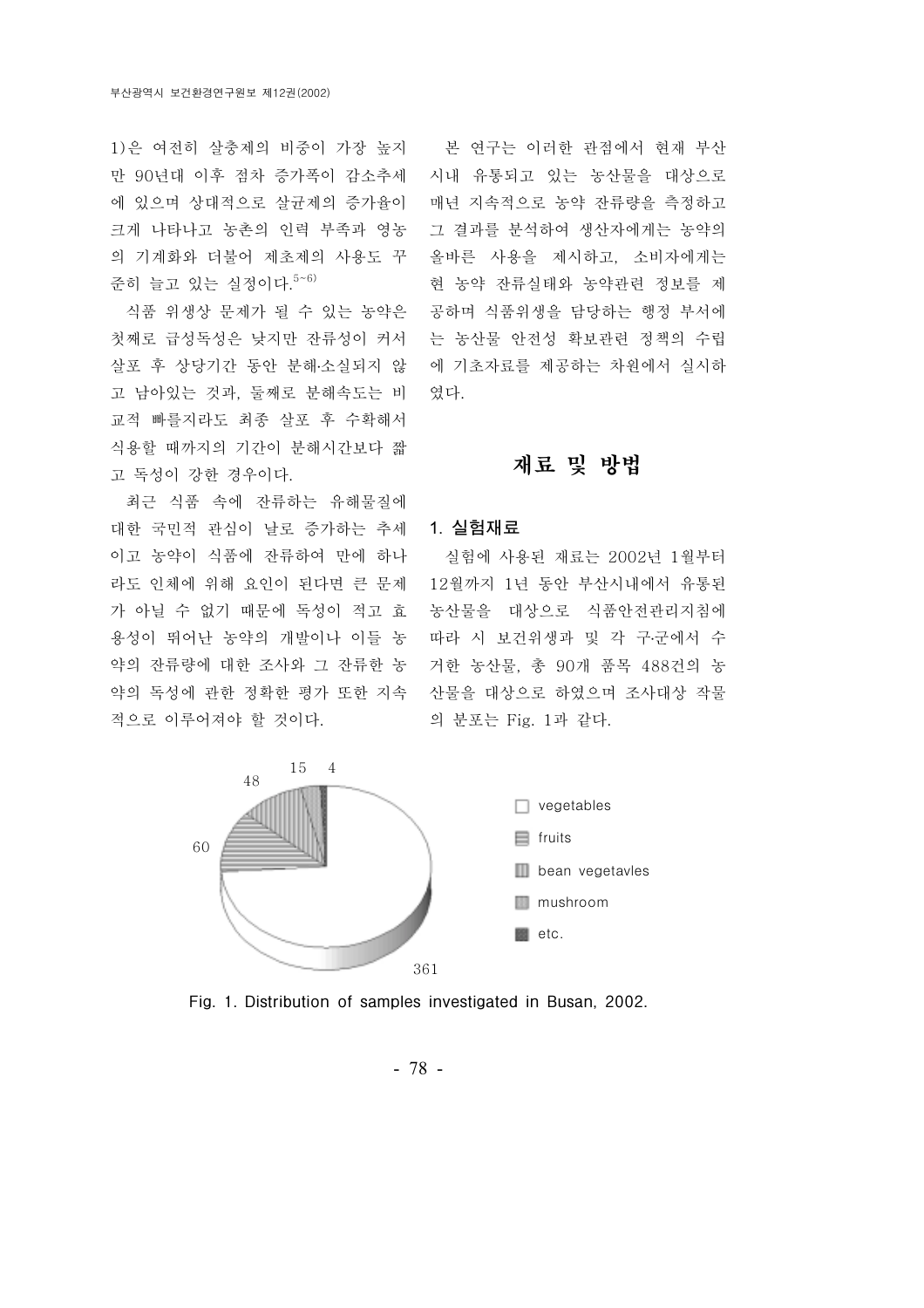대상작물의 분포는 대분류군에서 채소 류가 67개 품목 361건 (74.0%)으로 가장 많았고, 과실류 12개 품목 60건 (12.3%), 두 (채)류 2개 품목 48건 (9.8%), 버섯류 5개 품목 15건 (3.1%), 기타 4개 품목 4 건 (0.8%) 이었으며, 소분류군에서는 채소 류 중 엽채류가 39개 품목 181건 (37.1 %) 으로 가장 많았고, 과채류가 11개 품목 103건 (21.1%), 엽경채류가 10개 품목 55건 (11.3%)의 순이었다.

기본적으로식품공전의 동시 다성분 시험 법에 따랐으며, 7) 농약은 일반 농산물의 경우 GC(ECD/NPD)분석이 가능한 147 종을, 두 (채)류의 경우는 HPLC(UVD) 분석이 가능한 카벤다짐과 치아벤다졸을 대 상으로그 잔류실태를 분석하였다(Fig. 2).

#### 나. 기기분석 및 분석조건

본 조사에서 농약 잔류량 측정은 GC (MSD)를 이용하여 작물 내 농약의 잔류 여부를 1차적으로 검색한 후 검출된 농약 에 대하여 GC(ECD/NPD)를 이용하여 검출농약의 잔류량을 정량 분석하는 방식 으로 진행하였다. 이 때 사용된 기기 및

# 가 실험방법 및 대상농약 .

2. 실험방법

본 조사에 사용된 농약 잔류량 측정은 분석조건은 Table 2과 같다.

Sample (50g)

↓Homogenization : sample added acetonitrile 100ml

#### Filter & Separation

↓ Separation : acetonitril layer(20ml) after shaking & standing(-20°C, 1hr)

Evaporation & Concentration - by TuboVap evaporator

 $\downarrow$  Purification : elution of hexane sample(2ml) with hexane 5ml (contain acetone, 10%) on florisil by SPE

Analytical sample

 $\rightarrow$  Screening by GC/MSD

Fig. 2. Schematic diagram of sample preparation method for screening of multi-residue pesticides.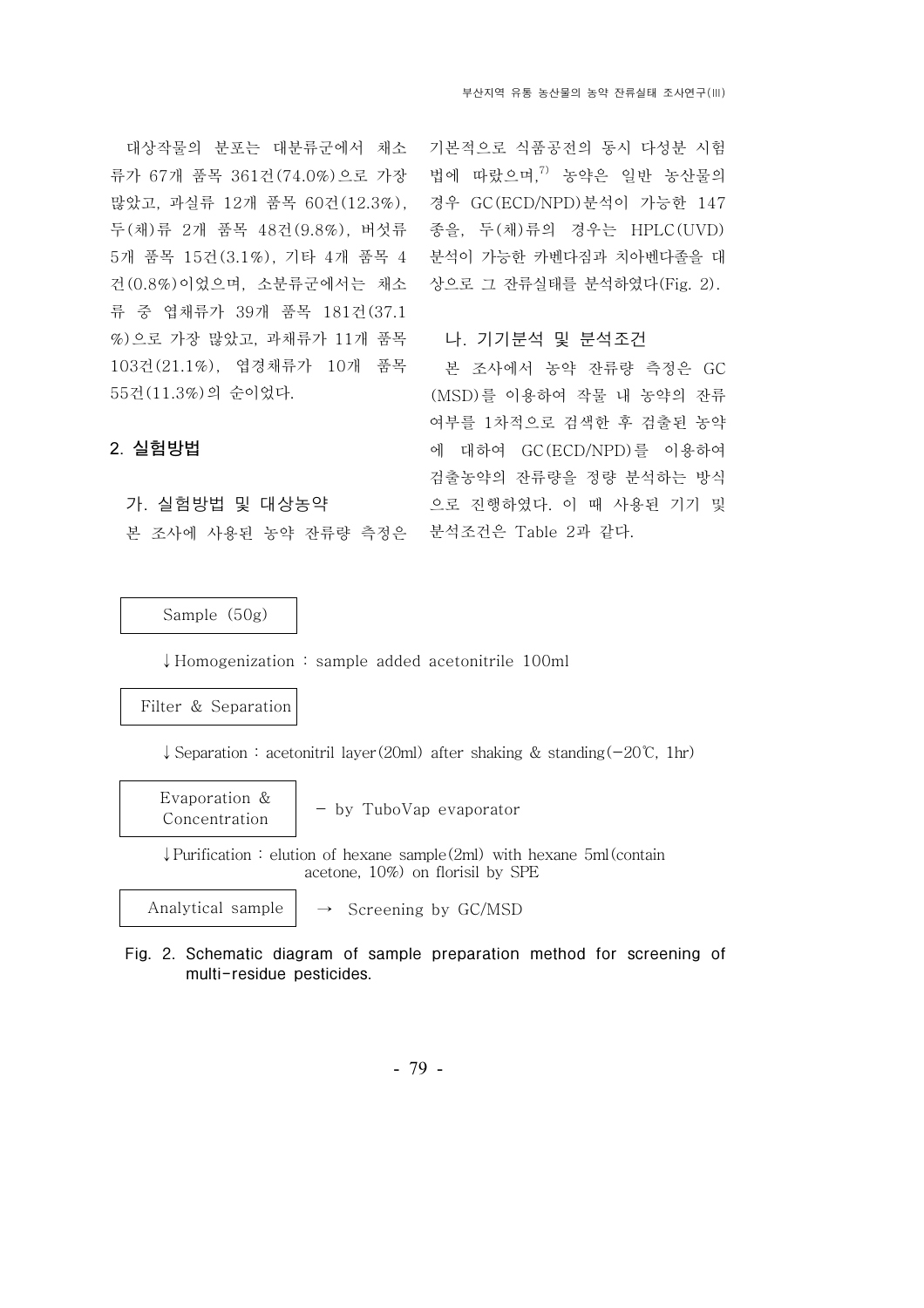|                           | GC (MSD)                                                                                                 | GC (ECD/NPD)                                                                                           |              | HPLC (UVD)                                           |
|---------------------------|----------------------------------------------------------------------------------------------------------|--------------------------------------------------------------------------------------------------------|--------------|------------------------------------------------------|
| Instruments               | Hewlett Packard<br>6890GC/5972MSD                                                                        | Hewlett Packard<br>5890 series II                                                                      | Instruments  | Hewlett Packard<br>1100 series                       |
| Column                    | $HP-5MS$<br>$30m \times 0.25mm \times 0.25 \mu m$                                                        | Utra $-2$<br>$25m \times 0.2mm \times 0.11 \mu m$                                                      | Column       | ODS Hypersil<br>$200$ mm $\times$ 4.6mm, $5 \mu$ m   |
| ()ven                     | 100℃ (2min)<br>$20^{\circ}$ C/min<br>$200^{\circ}$ (1 min)<br>$5^{\circ}$ C/min<br>$260^{\circ}$ (15min) | 150℃ (3min)<br>$10^{\circ}$ C/min<br>$200^{\circ}$ (1 min)<br>$3^{\circ}$ C/min<br>$240\degree$ (8min) | Mobile phase | MeOH/ACN/0.01%<br>NH <sub>3</sub> sol.<br>(40/20/40) |
| Injector (Inlet)<br>Temp. | 260℃                                                                                                     | $260^{\circ}$ C                                                                                        | Flow rate    | $0.6$ ml/min<br>(Injection $V = 10 \mu l$ )          |
| Detector (Aux)<br>Temp.   | $280^{\circ}$ C                                                                                          | $280^\circ$ C                                                                                          | Detector     | DAD, 286nm                                           |

Table 2. Analytical condition for residual pesticides analysis

# 결과 및 고찰

부산지역에서 유통되는 농산물을 대상 으로 농약 잔류량을 측정하였다. 이를 바 탕으로최근의 작물별 농약사용 현황을 파악하기 위해 개별 작물과 분류군별, 농 약별 또는 농약종류별 검출(빈도) 및 기 준 초과(빈도) 율을 조사하였고, 또한 유 통시기와 유통지역별 검출현황을 파악하 기 위해 월별·분기별 농약 검출실태를 조 사하였다. 또한 수거의 편의성과 용이성 점 위주로이루어지는 단점을 보완하기 위해 금년부터 실시된 수거지 할당제로 분류별 검출실태를 조사하였다.

중 농약이 검출된 경우는 24개 품목 39 회로 약 8.0%의 검출율을 나타내었고, 더욱 명확하게 반영해주는 결과라고 하겠다.

그 중 기준을 초과한 경우는 8개 품목 10 회로 2.0%의 기준 초과율을 나타내었다. 이러한 기준 초과율은 재작년의 1.8%, 작 년의 1.4%에 비해서 전체 검사건수가 작 년에 실시된 몇 차례의 대규모 국제행사 의 영향으로 상당히 줄어든 사실과 맞물 려 더 높아진 결과를 나타내었다.

으로 인해 대부분의 수거가 중대형 유통 증해주는 결과로 추정해 볼 수 있을 것이 인해 의뢰 구·군별 검출실태 대신 수거지 산물 도매시장에 대한 지속적인 잔류실태 검사대상 총 90개 품목 488건의 작물 로는 유통 전 단계의 농산물 안전성을 확 또한 이러한 결과가 수거지 할당제를 처음 실시한 시점에 나타난 것은 충남에 서 실시한 유통경로별 농약 잔류 량에 관 한 조사에서 재래시장 >경매장 > 대형매장 의 순으로 검출빈도가 높게 나타난 사실<sup>8)</sup> 이 부산지역에서도 유사하게 나타남을 입 다. 이러한 점으로 보아 농산물의 주요한 다른 유통과정중의 하나인 재래시장과 농 조사가 필요할 것으로 보여지며 궁극적으 보하는 차원에서 현장검사소의 필요성을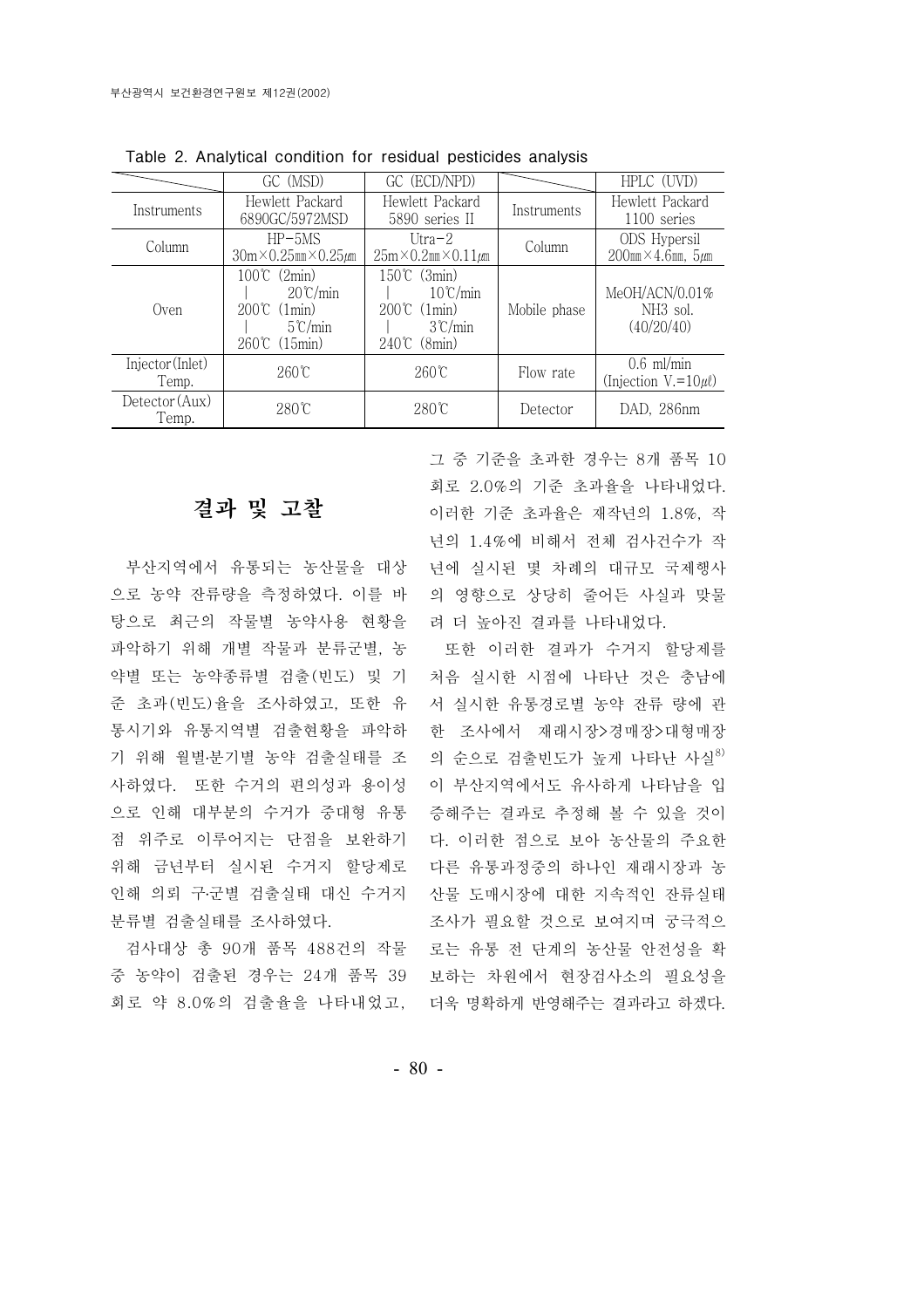#### 1. 대상작물별 농약 현황

### 가 작물별 농약 검출 및 기준초과 현황 .

1) 검출빈도

류된 농약의 검출빈도가 가장 높았고, 미 순으로 높게 나타났다(Table 3).

작물별로는 깻잎이 4회(10.3%)로 잔 채·취나물·치커리·케일이 각 1회(2.6%) 나리와 오이가 각 3 (7.7%) 회 검출되었으 며, 다음으로는 딸기 · 시금치 · 배추 · 부추 · 셀러리 · 쑥갓 · 참나물 · 당귀(잎)이 각 2회 (5.1%), 포도 ․ 방울토마토 ․ 홍고추 ․ 당근 ․ 민들레 ․ 봄동 ․ 상추 ․ 적겨자(잎) ․ 적상추 ․ 적

|  | Table 3. Distribution of detected pesticides in agricultural products |  |  |  |  |  |  |
|--|-----------------------------------------------------------------------|--|--|--|--|--|--|
|--|-----------------------------------------------------------------------|--|--|--|--|--|--|

|                 |                                                                                                                                                                                           | Aldrin       | Bitertanol   | Chlorothalonil | Chlorpyrifos | Endosulfan                        | Ethoprophos  | Iprodione    | Metalaxyl                                                    | Methidathion | Procymidone                                                      | Tebuconazole | Vinclozolin  |
|-----------------|-------------------------------------------------------------------------------------------------------------------------------------------------------------------------------------------|--------------|--------------|----------------|--------------|-----------------------------------|--------------|--------------|--------------------------------------------------------------|--------------|------------------------------------------------------------------|--------------|--------------|
| Fruits          | Strawberry<br>Grape                                                                                                                                                                       |              |              |                |              |                                   |              |              |                                                              |              | $\overline{2}$<br>$\mathbf{1}$                                   |              |              |
|                 | Mini-Tomato<br>Cucumber<br>Red pepper                                                                                                                                                     |              |              |                |              |                                   |              |              |                                                              |              | $\mathbf{1}$<br>$\overline{2}$                                   | $\mathbf{1}$ | $\mathbf{1}$ |
|                 | Carrot                                                                                                                                                                                    | $\mathbf{1}$ |              |                |              |                                   |              |              |                                                              |              |                                                                  |              |              |
|                 | Water dropwort<br>Leek<br>Celery                                                                                                                                                          |              | $\mathbf{1}$ |                | $\mathbf{1}$ | $\mathbf 1$                       |              |              |                                                              |              | 1<br>$\mathbf{1}$                                                |              | $\mathbf{1}$ |
| Vegeta-<br>bles | Perilla leaf<br>Dang-gui leaf<br>Dandelion<br>Chinese cabbage<br>Bomdong<br>Lettuce<br>Spinach<br>Crown daisy<br>Red mustard leaf<br>Red lettuce<br>Red cabbage<br>Chamnamul<br>Chwinamul | $\mathbf{1}$ | $\mathbf{1}$ | $\mathbf{1}$   | $\mathbf{1}$ | $\mathbf{1}$<br>$\mathbf{1}$<br>1 | $\mathbf{1}$ | $\mathbf{1}$ | $\mathbf{1}$<br>$\mathbf{1}$<br>$\mathbf{1}$<br>$\mathbf{1}$ | $\mathbf{1}$ | 1<br>$\mathbf{1}$<br>$\mathbf{1}$<br>$\mathbf{1}$<br>$\mathbf 1$ | 1            | 1            |
|                 | Chicory leaf<br>Kale                                                                                                                                                                      |              |              |                |              |                                   |              |              |                                                              |              | $\mathbf{1}$<br>1                                                |              |              |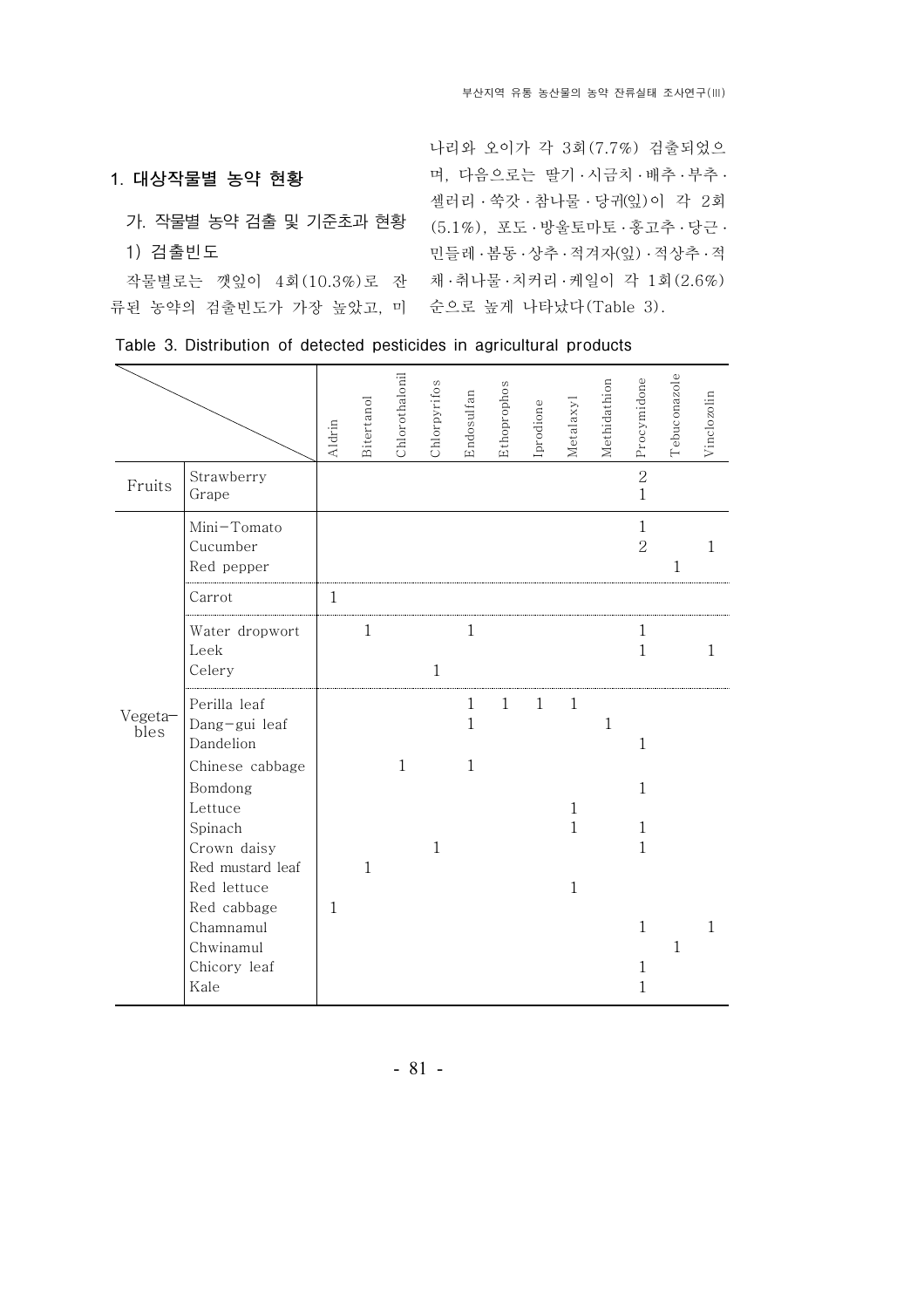#### 2) 기준 초과빈도와 초과율

작물별로기준초과 빈도는 셀러리와 미 나리가 각 2회(20.0%) 로 가장 높았고. 깻잎 ․ 쑥갓 ․ 당근 ․ 적겨자(잎) ․ 적채 ․ 당귀 (잎)이 각 1회(10.0%)씩 기준을 초과한 것으로 나타났다. 이들 중 당근 . 적채 · 적 겨자(잎) ․ 셀러리는 검출된 경우 모두 기 준을 초과하여 가장 높은 초과율을 보였 으며, 다음으로 미나리가 3회 검출 중 2 회 기준을 초과하여 50%이상의 높은 검 출율을 보였고 쑥갓과 당귀(잎)이 2회 검 출 중 1회, 깻잎이 4회 검출 중 1회 기 준을 초과하여 상대적으로 낮은 검출율을 나타내었다.

나. 식물 분류군별 검출 및 기준초과 현황 (Fig. 3)

1) 검출 현황

총 39회에 걸쳐 농약이 검출된 작물을 새롭게 개정(2002.1.4)된 식품공전 식물 원재료 분류에 따라 구분하여 살펴보면, 대분류군에서 검출빈도는 채소류가 36회 (92.3%)로 압도적으로 많았으며 나머지 는 과실류에서 3회 $(7.7\%)$  검출되었다. 소분 류군의 검출빈도는 엽채류 23회(59.0%)>엽 경채류 7회(17.9%) > 과채류 5회(12.8%) > 장과류 3회 (7.7%) > 근채류 1회 (2.6%) 의 순이었으나, 검사대상 건수를 감안한 검출율은 장과류 (3/22) 가 13.6%으로 제 일 높았고 엽채류 와 (23/181) 엽경채류 (7/55) 12.7%>과채류 (5/103) 4.9%>근 채류 (1/22) 4.5%의 순으로 나타났다.

2) 기준초과 현황 총 10회의 기준초과 작물은 모두 대분류 시 채소류에 해당하는 작물이었는데 소분

25 14 Detection frequency Б 13.6  $\Box$  Detection rate(%) 12 12.7 12. 20 Excess frequency 10 Excess rate(%) Frequency 15  $\mathcal{S}$ 7.3 8 Rate 23 6 10  $\overline{A}$ 囗  $4.9$ 4  $2.8$ 5 7  $\overline{2}$ 5  $5$  | | 4 |  $5$  |  $\circ$  $4$  0 0  $\frac{1}{2}$  30  $\ddot{0}$ 3 1 1 0 0 Leafy vegetables Stem vegetables Fruit vegetables Root vegetables Berry fruits

Fig. 3. Distribution of detected samples in agricultural products according to sample classification.

- 82 -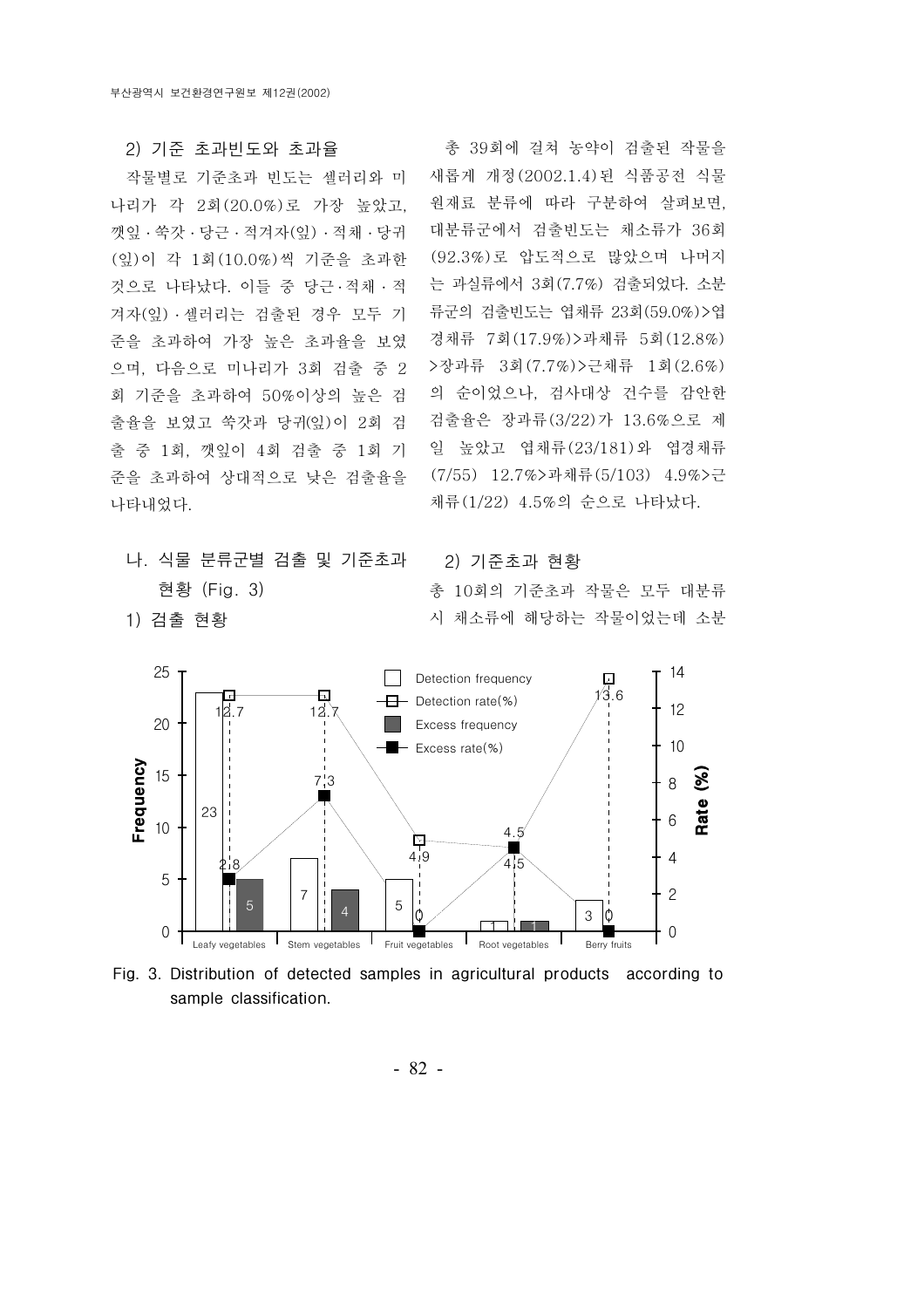류군의 기준초과 빈도는 엽채류 5회>엽 경채류 4회> 근채류 1회의 순이었으며, 검사대상 건수를 감안한 기준 초과율은 엽경채소류 (4/55) 7.3% > 근채류 (1/22) 4.5%>엽채류 (5/181) 2.8%의 순으로 나 타났다.

#### 2. 검출농약별 현황

검사대상 총 90개 품목 488건의 작물 로는 endosulfan과 metalaxyl이 각 4회,

에 대해 검출된 농약은 12종이었고, 그 중 6종의 농약에서 기준을 초과하였다.

### 가. 농약별 검출 및 기준초과 현황  $(Fig. 4-1, 4-2)$

검사대상 작물에서 검출된 농약은 총 12종 중에서 procymidone이 15회로 가 장 높은 검출빈도를 나타내었고, 다음으



Fig. 4-1. Detection and excess frequency for 12 pesticides.

- 83 -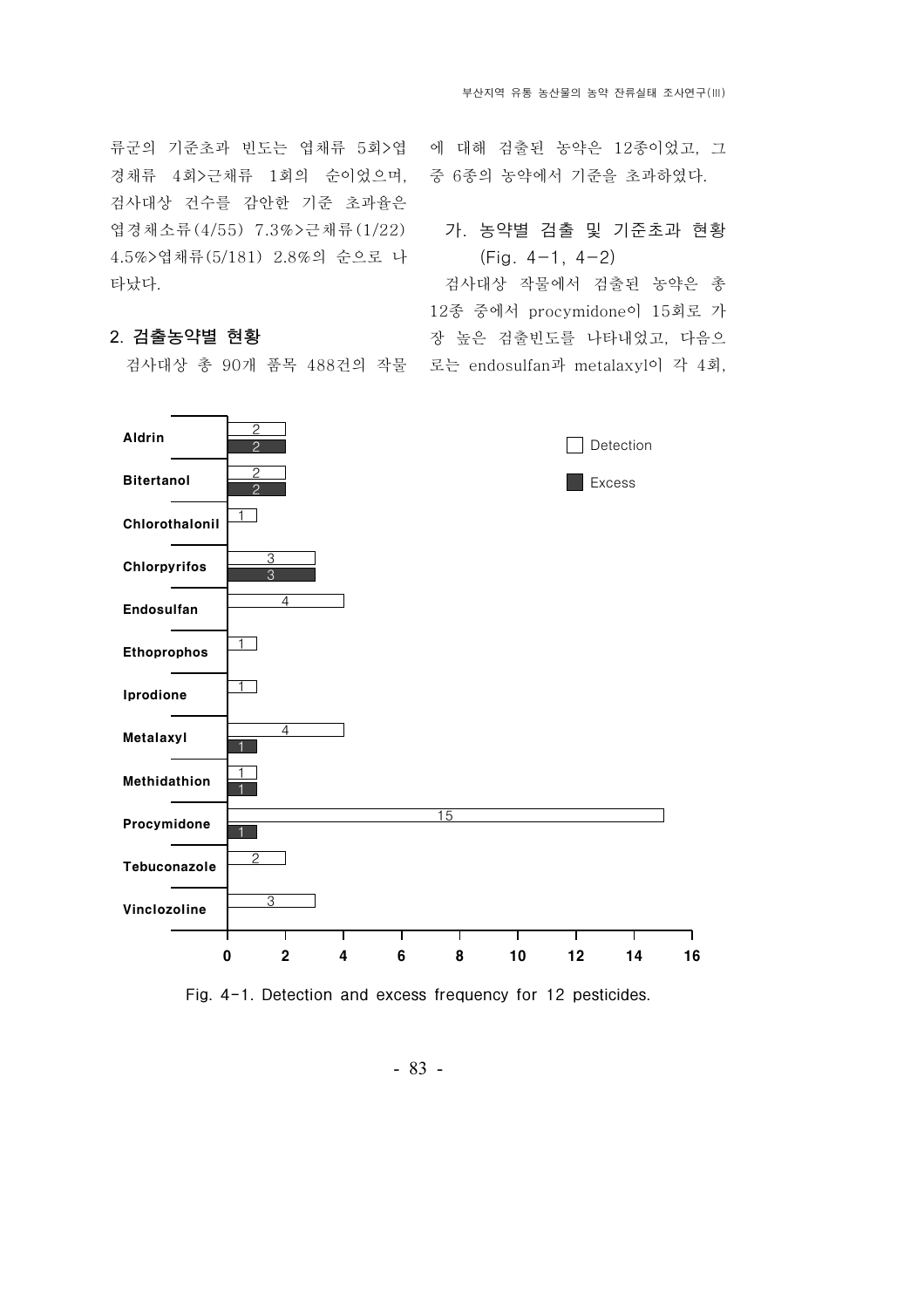



chlorpyrifos와 vinclozolin이 각 3회. aldrin, bitertanol 및 tebuconazole이 각 2회를 기록하였으며, 나머지 chlorothalonil, ethoprophos, iprodione, methidathion 이 각 1회씩 검출되어, 전반적으로 작년 에 비해서 높은 검출빈도를 보였다. 그리 고 Fig. 4-2에서 보는 바와 같이 chlorpyrifos, endosulfan, procymidone과 같이 매년 꾸준히 사용되어지고 있는 농약이 있는 반면, diazinon, dicofol, fenvalerate, parathion처럼 이 농약 잔류실태조사 초 기 (2000년)에 검출되었던 농약 중 최근 검출되지 않는 농약들도 있으며 매년 종4 씩의 농약들이 새롭게 검출되어 실제 사 용농약의 양상이 변화하는 경향을 보여주 는 것으로 추정된다.

검출농약 12종 중 6종의 농약이 기준 을 초과해 검출되었는데, chlorpyrifos가 3회로 초과빈도가 가장 높았고 aldrin과 bitertanol이 각 2회, 나머지 metalaxyl, methidathion, procymidone이 각 1회씩 기준을 초과하여 검출되었다. 여기에서 작년과 금년 공히 처음으로 검출된 4종의 농약 중 3종이 기준을 초과하고 있다는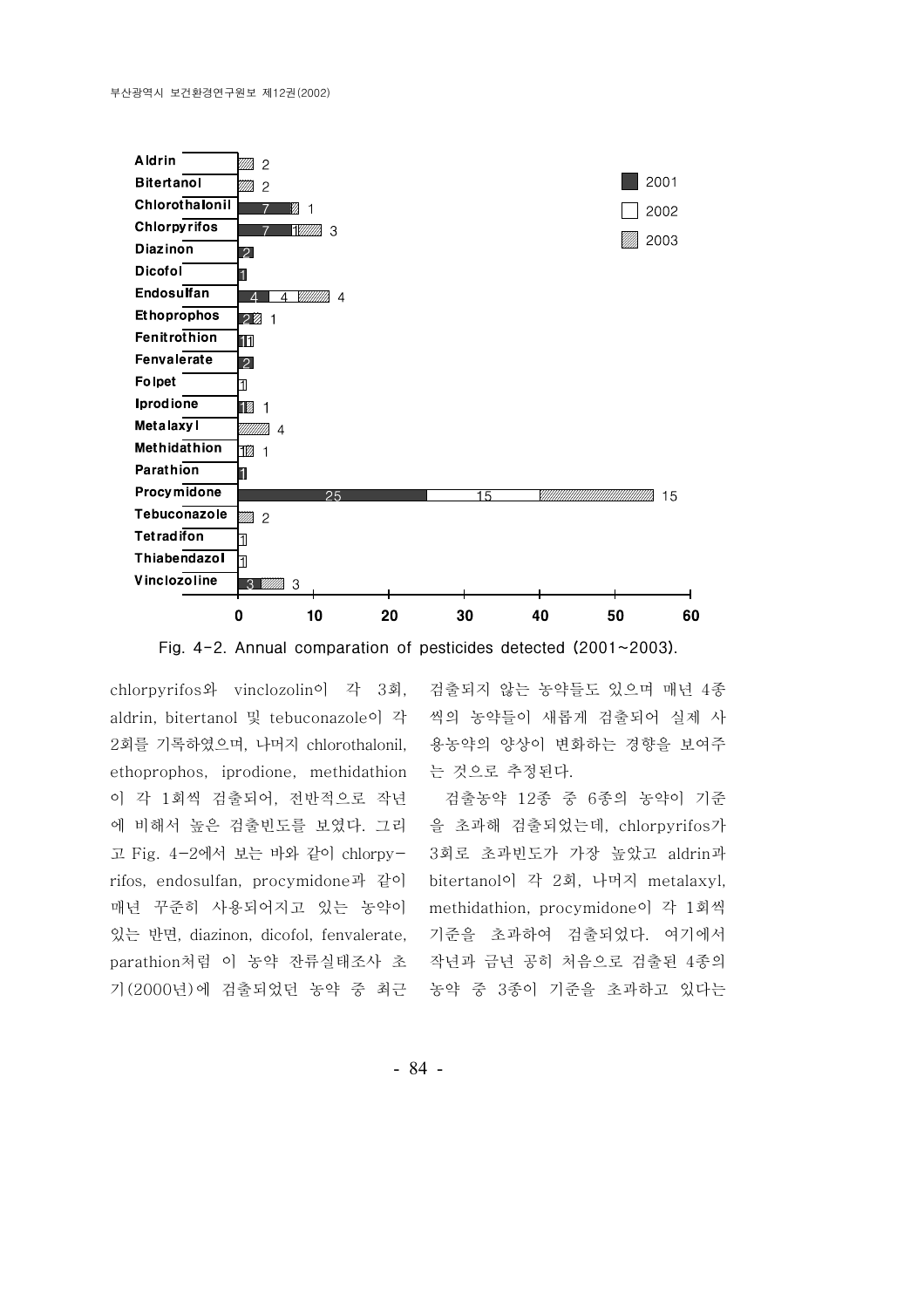사실이 특이한 점이라 하겠다.

#### 나 농약별 검출작물 현황 .

검출농약 12종에 대한 검출작물의 양상 을 식물 소분류군 별로조사하여 보았는데, 15회로 가장 높은 검출빈도를 보인 procymidone은 주로 엽채류에서 검출되었으며 엽경채류, 과채류 및 장과류에서도 자주 검 출되어 여러 식물군에 가장 광범위하게 사 용되어지고 있음을 나타내었고, vinclozoline 도 근채류를 제외한 모든 채소류에서 다양하

게 검출되었다. 또 aldrin은 엽채류와 근채류에 서, bitertanol ․ chlorpyrifos ․ endosulfan 은 엽채류와 엽경채류에서, tebuconazole 은 엽채류와 과채류에서 검출된 반면 chlorothalonil · ethoprophos · iprodione • metalaxyl · methidathion은 엽채류에 서만 검출되었다. 또한 검출된 12종의 농 약이 엽채류에서는 모두 검출되어 엽채류 가 잔류농약의 중점 관리대상이 되어야하 는 이유를 입증해주었다(Fig. 5).



Fig. 5. Distribution of detected pesticides in agricultural products according to sample classification.

- 85 -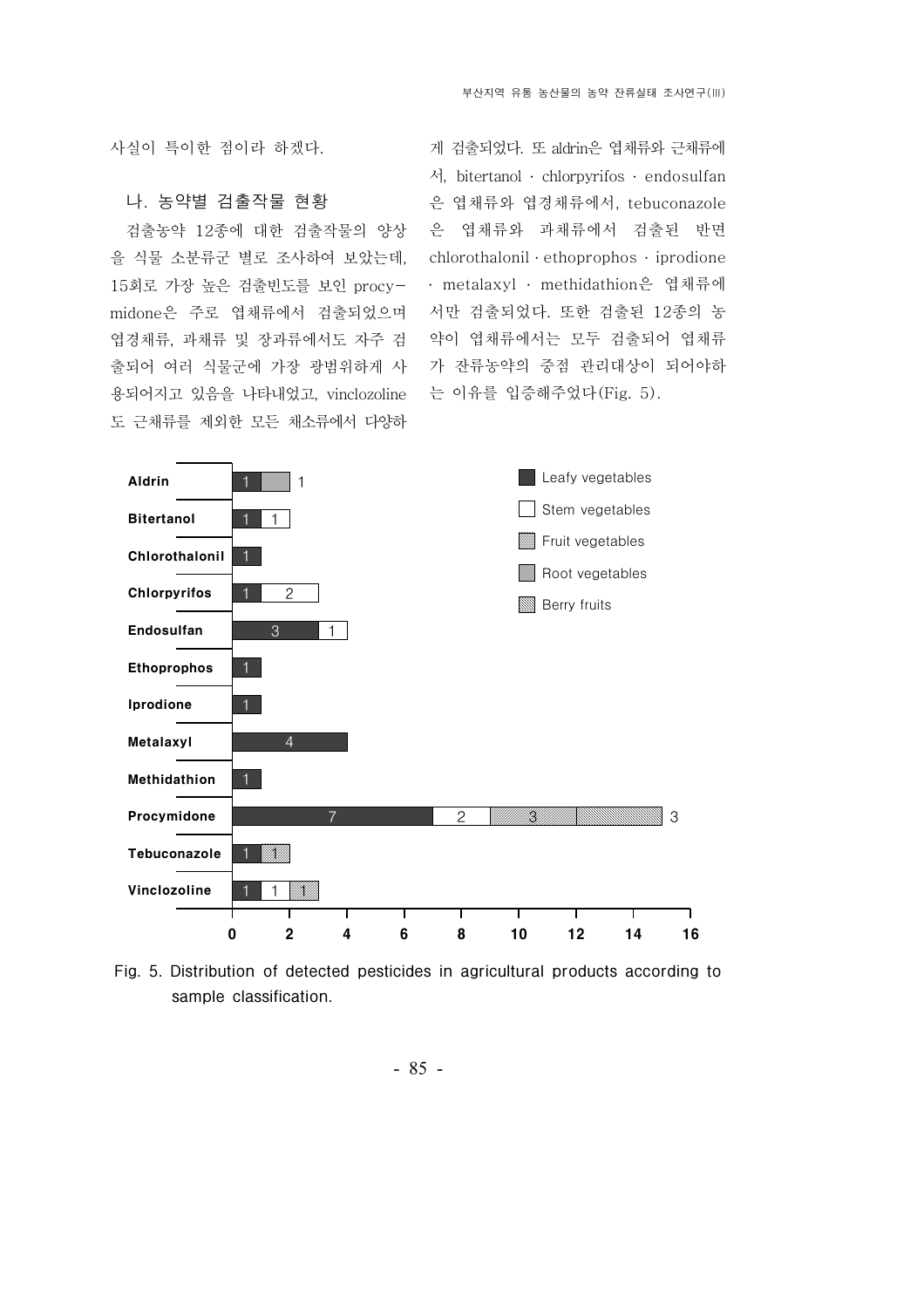#### 다 농약분류별 검출현황 .

검출농약 12종에 대해 용도별 및 계통 별 분포를 조사해 보았다 (Fig. 6). 용도 별 분포는 크게 살균제와 살충제로 구분 하여 조사하였는데, 검출빈도는 살균제 (28회)가 살충제 (11회)에 비해 71.8%로 월등히 높아 살균제의 사용이 증가되는 최근의 경향을 보여주었으며, 기준을 초 과하는 빈도는 반대로 살충제(6회)가 살 균제(4회)에 비해 더 높은 예년의 경향을 그대로 보여주었다.

검출농약의 계통별 분포는 유기염소계 (6회)나 유기인계 (5회) 농약들 보다 이 외의 농약들이 검출빈도 면에서 71.8%로

월등히 높아 점차 독성이 낮은 새로운 계 통의 농약들이 선호되고 있는 최근의 경 향을 나타내었다. 이들 농약의 세부 부류 로는 디카복시미드계(19회) > 아미드계(4회) >트리아졸계 · 코나졸계 (각2회)>아로마계 (1회)의 순이었다. 또 검출된 농약들의 기준초과 빈도는 현재 사용량이 가장 많 은 것으로 알려진 유기인계 (4회)가 가장 높게 나타났으며 나머지는 유기염소계 ․ 트리아졸계 (각2회)>디카복시미드계 • 아 미드계 (각1회)의 순이었다.

라 검출농약 현황 .

Table 4에서는 이번 조사에서 검출된



Fig. 6. Distribution of detected pesticides according to use and chemical construction.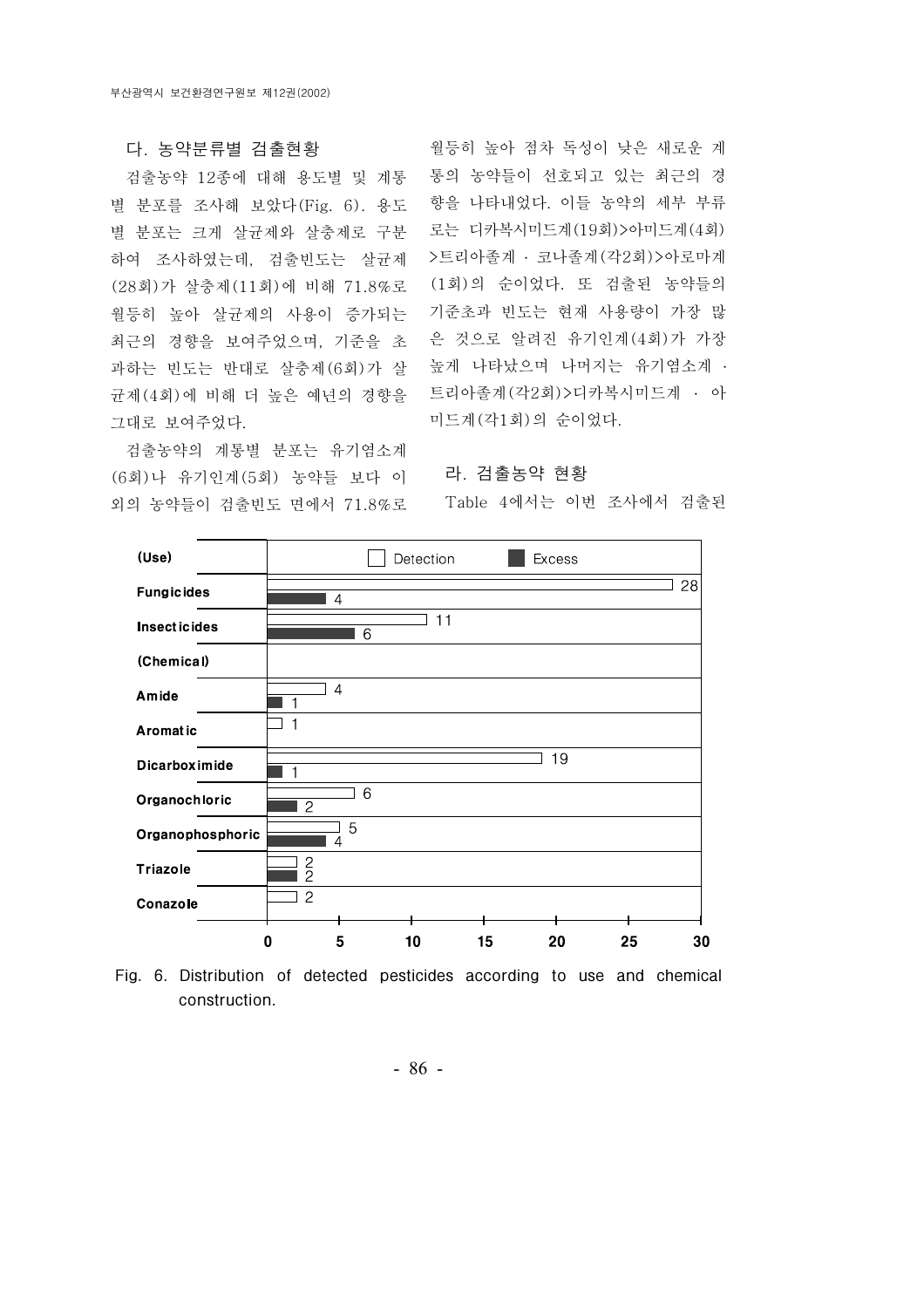12종 농약의 ADI, 용도별·계통별 분류, 균사의 신장생육을 저해하는 것으로 균사 독성, 주 검출작물, 검출 및 기준 초과빈 도, 검출량들을 정리하였다.

최근 수년간의 조사에서 가장 높은 검 출빈도를 보인 procymidone은 1969년 Sumitomo Chemical사에서 개발되어 1977년 국내에 소개된 농약으로 잿빛곰 팡이병 및 균핵병 방제용으로사용되는 데, 식물체내 침투력이 강하고 효과가 지 속적이며 내우성을 지닌 특성으로 주로 영향을 받게된다. 2,9~11) 예방제로 사용된다. 작용기작은 곰팡이

가 이 농약에 접촉하게 되면 세포분열이 저해되어 신장이 정지되는 작용을 지닌 살균제 농약이다.<sup>8)</sup> 일반적으로 과실과 채 소류에 있어 농약의 잔류량은 작물 단위 면적 당 부착량이 같다면 중량 당 표면적 이 큰 작물 쪽이 높은 농도로 잔류되며 또한 살포방법을 포함한 농약의 처리조 건, 작물의 생육조건, 기상조건 등에 큰

|  |  |  |  |  |  | Table 4. Residual pesticides in detected agricultural products |  |
|--|--|--|--|--|--|----------------------------------------------------------------|--|
|--|--|--|--|--|--|----------------------------------------------------------------|--|

| Name           | A D I<br>(mg/kg) | $\ast$         | $***$<br>Use Chemical | Toxicity | Main target<br>agricultural products |                | Detect Excess  | Range of<br>conc.(ppm) |
|----------------|------------------|----------------|-----------------------|----------|--------------------------------------|----------------|----------------|------------------------|
| Aldrin         | 0.0001           | I              | B                     | High     | Leafy V.=Root V.                     | 2              | $\mathcal{L}$  | $0.05 - 0.28$          |
| Bitertanol     | 0.01             | F              | F                     |          | Medium Leafy V.=Stem V.              | 2              | $\overline{2}$ | $8.49 - 11.98$         |
| Chlorothalonil | 0.03             | $\mathsf{F}$   | $\overline{B}$        | Low      | Leafy vegetables                     | $\mathbf{1}$   | —              | 2.29                   |
| Chlorpyrifos   | 0.01             | I              | A                     | Medium   | Stem V.>Leafy V.                     | 3              | 3              | $0.19 - 0.82$          |
| Endosulfan     | 0.006            | I              | B                     | High     | Leafy V.>Stem V.                     | $\overline{4}$ | -              | $0.18 - 0.32$          |
| Ethoprophos    | 0.0003           | I              | B                     | Medium   | Leafy vegetables                     | $\mathbf{1}$   |                | 0.02                   |
| Iprodione      | 0.06             | F              | D                     | Low      | Leafy vegetables                     | $\mathbf{1}$   |                | 2.70                   |
| Metalaxyl      | 0.03             | $\mathsf{F}$   | E                     | Medium   | Leafy vegetables                     | $\overline{4}$ | $\mathbf{1}$   | $0.17 - 0.55$          |
| Methidathion   | 0.001            | I              | A                     | High     | Leafy vegetables                     | 1              | 1              | 0.55                   |
| Procymidone    | 0.1              | F              | D                     | Medium   | Leafy V.>Fruit V.<br>=Berry Fruits   | 15             | 1              | $0.04 - 10.31$         |
| Tebuconazole   | 0.03             | $\overline{F}$ | $\mathcal{C}$         | Medium   | Leafy V.>Fruit V.                    | $\overline{2}$ |                | $0.35 - 2.29$          |
| Vinclozoline   | 0.01             | F              | D                     | Low      | Leafy V.=Fruit V.<br>$=$ Stem V.     | 3              |                | $0.06 - 0.27$          |

\* F: Fungicide, I: Insecticide

\*\* A: Organophosphoric, B: Organochloric, C: Conazole, D: Dicarboximide,

E: Amide, F: Triazole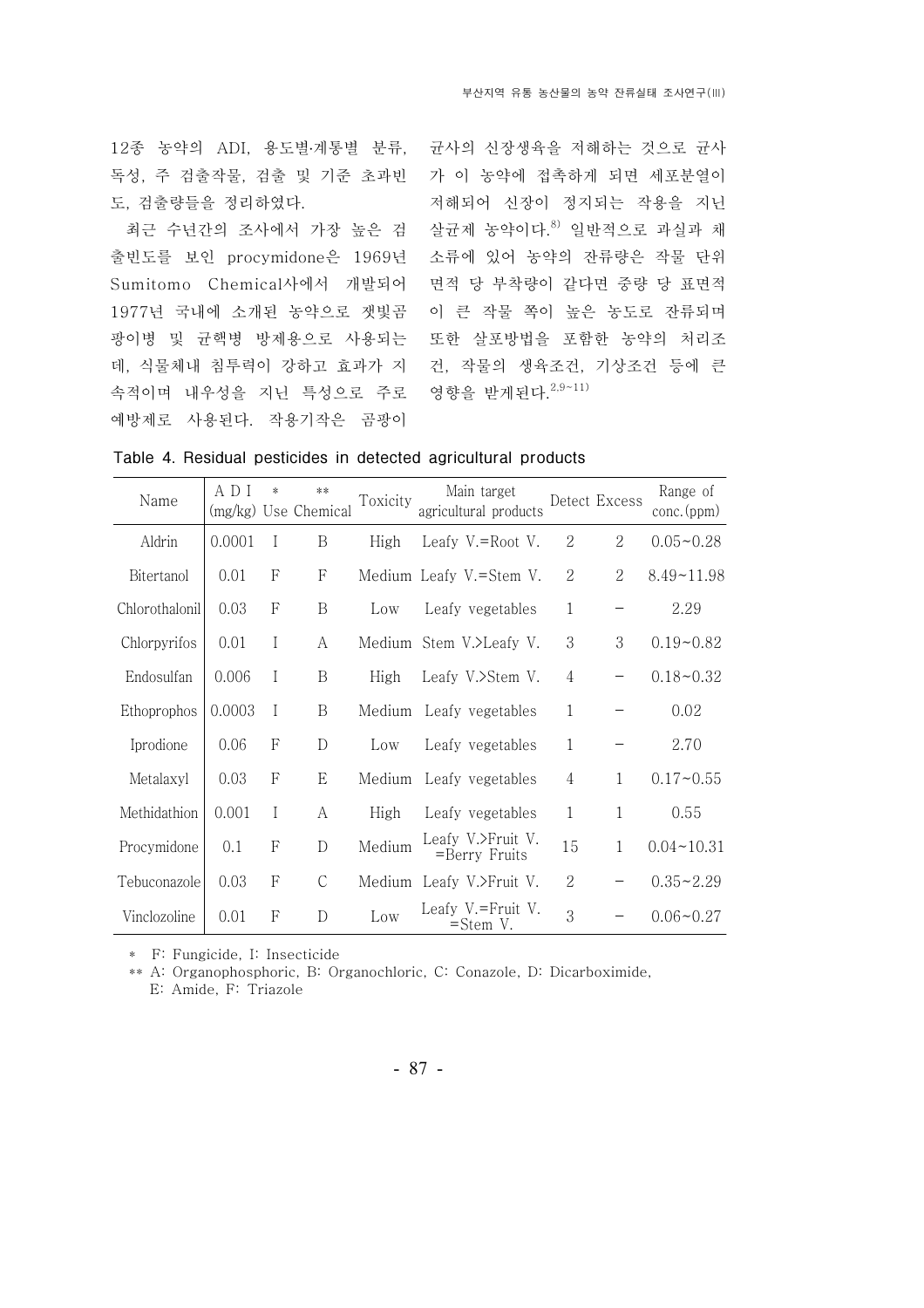# 3. 유통 경로별 농약 검출 및 기준초과 현황

자유롭게 농산물의 수거가 실시되던 이전 확보간의 상관관계를 파악하고 그 결과를 의 수거체계에서는 수거의 편리성과 생산 바탕으로종합적인 안전성 확보 계획을 자의 파악, 부적합 시 역추적의 용이성 등으로 인해 중대형 유통점이나 백화점을 위주로 이루어져 그 지역 중대형 매장들 의 농산물안전성에 대한 의식과 관리정도 수거현황을 보면 총 488건 중 할인점과 를 전반적으로 파악해 볼 수 있는 계기가 백화점을 포함한 중대형 유통점이 381건 되었으나, 최근의 연구결과를 바탕으로 으로 가장 많았고 다음으로 농산물도매시 현재 부산시 유입 농산물의 약 65%를 장 79건>재래시장 16건>기타 12건 순이 차지하고 있는 엄궁·반여 농산물도매시장 있는데 조사결과는 Fig. 7와 같았다. 잔 과 서민들이 주로 이용하는 재래시장에 류농약 검출율은 재래시장이 18.8%로 가 대한 안전성 확보가 미흡하다고 판단되 장 높았고, 중대형 유통점과 농산물도매 어, 이번 조사기간(2002년)에는 수거대 시장이 7.6%로 동일하게 나타났다. 하 상을 Tabe 5와 같이 각 구·군별로 할당 지만 기준 초과율은 농산물도매시장이 하여 유통경로 별로 농약의 검출양상을 33.3%로 중대형 유통점 27.6% 보다 더 파악해 보고자 하였다.

부산시내 16개 구·군에서 유통지역별로 실시를 통해 유통경로와 농산물 안전성 어렵지만 이번 조사기간에 처음 실시한 수거지 할당제의 효과를 조금이나마 파악 할 수 있으리라 생각되며, 차후 계속된 수립하는데 도움을 줄 수 있을 것이라 기 대된다.

이러한 단발성 결과로 명확히 말하기는 사의 경우 한 건도 기준을 초과하지 않았다. 조사기간(2002년) 내 유통경로별 시료 높게 나타났으며 재래시장에서는 이번 조

| Distribution channel                                                               | District office                                               |
|------------------------------------------------------------------------------------|---------------------------------------------------------------|
| · Eomgung agricultural wholesale market   · Seo, Saha, Sasang, Gangseo             |                                                               |
| · Banyeo agricultural wholesale market                                             | · Dongnae, Geumjeong, Haeundae, Yonje                         |
| $\cdot$ Large scale market<br>(discount, department store),<br>Conventional market | · Jung, Dong, Yeongdo, Busanjin, Nam,<br>Buk, Suyeong, Gijang |

| Table 5. Classification of the agricultural marketing channels |  |  |  |  |  |  |
|----------------------------------------------------------------|--|--|--|--|--|--|
|----------------------------------------------------------------|--|--|--|--|--|--|

- 88 -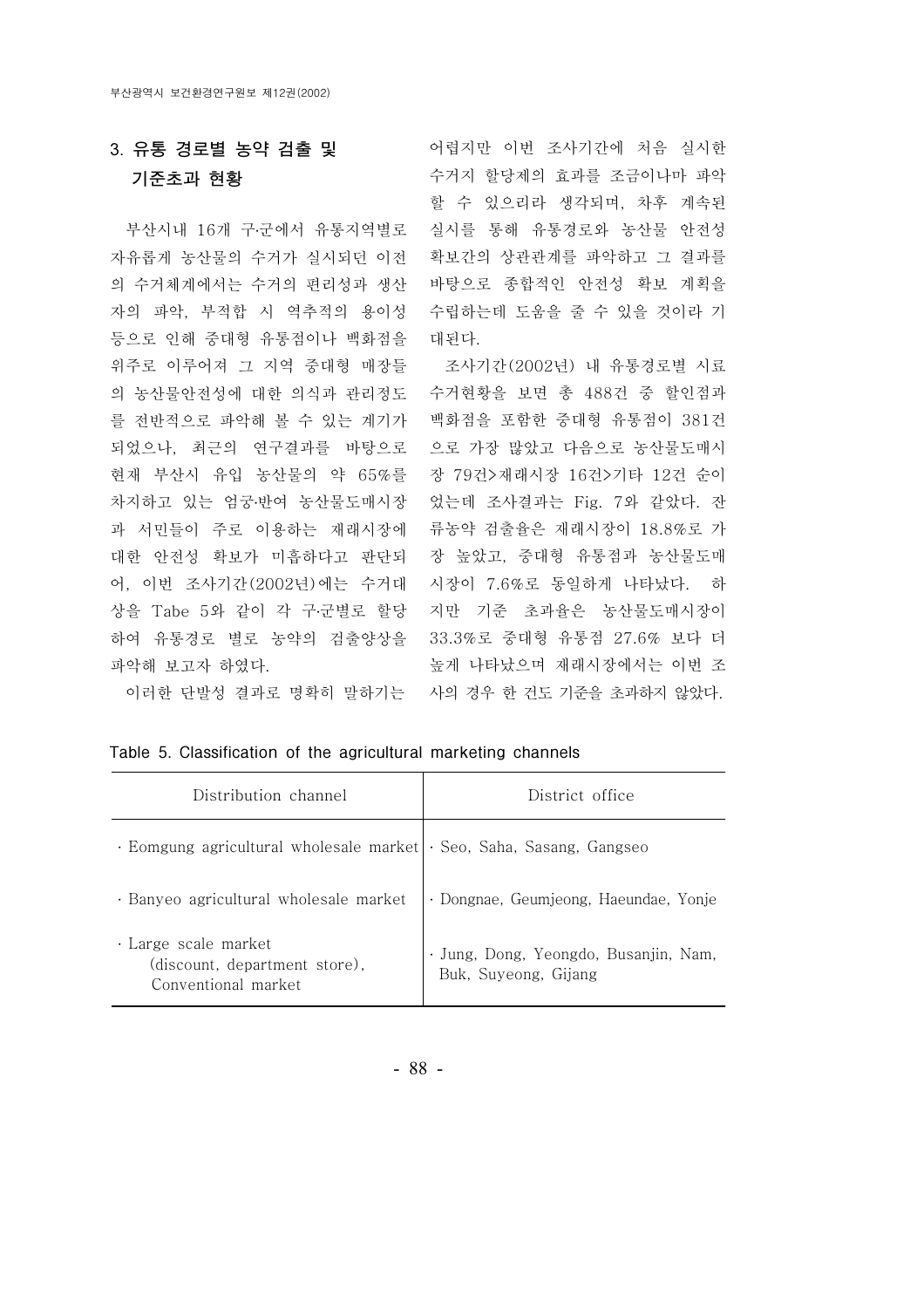



# 4. 유통 시기별 농약 검출 및 기준 초과 현황

전체 검출된 39건을 대상으로 수거당 시의 유통시기별로 각 농약의 검출양상을 조사해 보았다. Fig. 8은 검출된 12종의 농약에 대해 월별 검출양상을 나타내고 있으며, Fig. 9은 이들 검출농약을 용도 별·계통별로 분류하여 분기별로 그 검출 양상을 조사한 결과이다.

#### 가. 농약의 월별 검출양상

월별 농약 검출양상을 보면  $2 - 4$  월,  $8$ 월 그리고 11월에 비교적 높은 검출빈도 를 보여 설날과 추석 등 식품소비가 활발

한 성수기와 어느 정도 일치하는 경향을 보이던 예년의 경우에 비해 조금 다른 양 상을 보이는데, 이는 금년 월드컵을 비롯 한 연이은 수차례의 대규모 국제행사로 인해 그 시기에 행사지원 등의 이유로 정 상적인 수거가 이루어지지 못한 때문으로 추정된다. 또한 기준 초과빈도도 작년과 는 달리 매월 거의 일정한 분포를 나타내 었다. (Fig. 8)

#### 나, 용도별 농약의 분기별 검출양상

분기별 농약의 검출양상은 Fig. 9과 같 았다. 검출빈도에 있어서는 예년의 경우 와 마찬가지로 살균제 농약의 경우 전반 기 (1,2분기)에 높은 검출빈도를 보이다가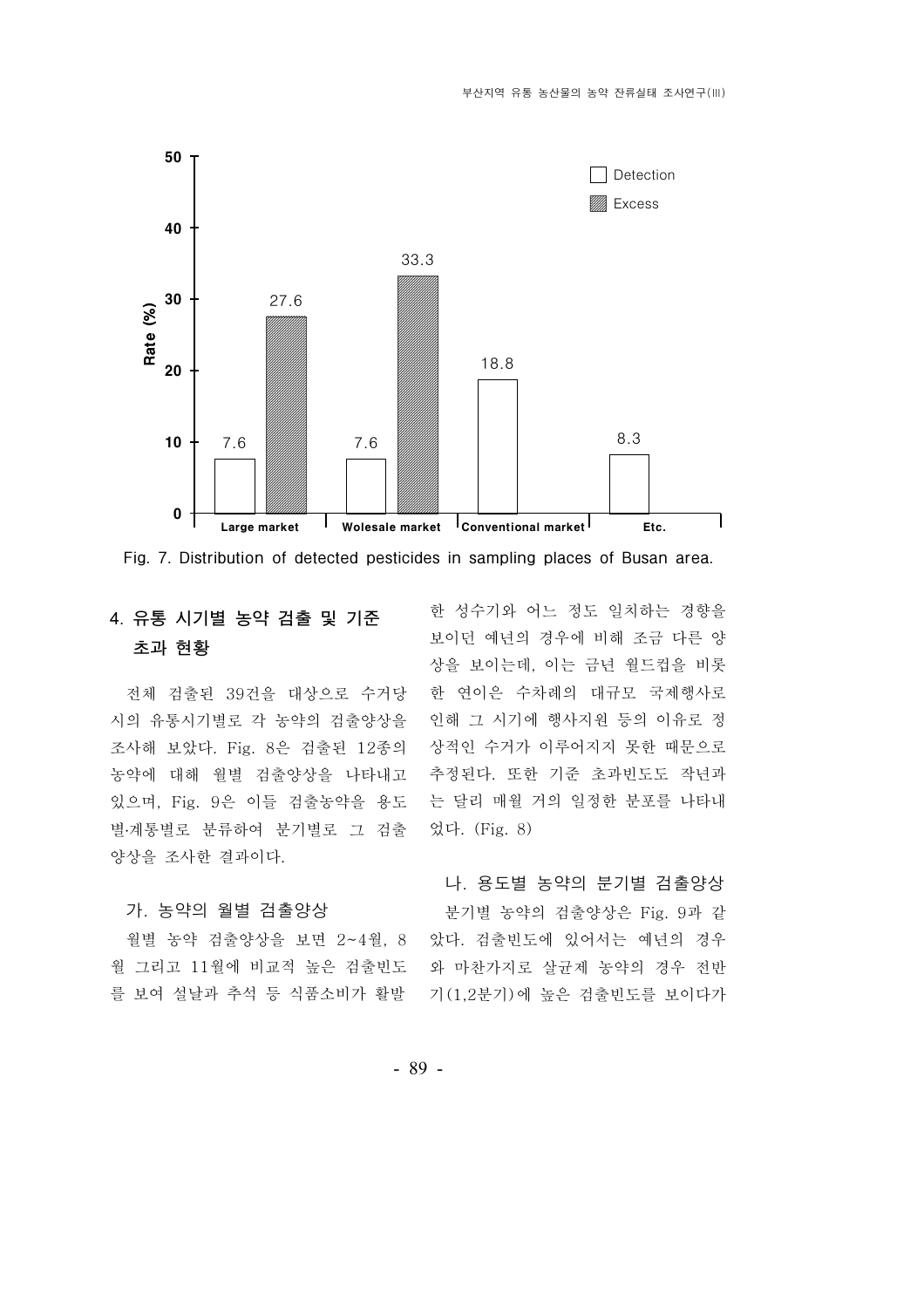

Fig. 8. Monthly variation of detected pesticides in Busan area.

고는 분기별로 비슷한 검출빈도를 나타내 었고, 기준 초과빈도에 있어서도 살균제 는 상대적으로 2분기에, 살충제는 4·1분 평이한 양상을 보였다.

는 농약의 비산 또는 분해속도가 떨어져 \_ 의 주 요인이 될 수 있으므로 동절기에

3분기에 급격히 낮아졌다가 다시 4분기 상대적으로 검출빈도가 높아지는 사실과 에 상승하는 양상을 보였다. 살충제 농약 관련이 있을 것으로 추정된다. 또한 하절 의 경우는 전체적으로 살균제에 비해 낮 기에 높은 검출빈도를 보이던 살충제가 은 검출빈도를 나타내며 2분기를 제외하 최근 1·4분기에도 검출빈도가 점점 높아 기에 약간 높게 나타났으나 전체적으로는 기 외에도 살충제의 사용이 증가하고 있 이러한 결과는 동절기에 상대적으로 살 초과빈도가 상대적으로 높게 나타나는 것 균제의 사용이 많음을 보여주며 그 원인 은 하우스재배의 고온 다습한 기온특성과 으로는 가을 수확한 농작물의 출하시기 강우, 비산과 광분해 등에 의한 자연감소 조절을 위한 장기간의 저장과 동절기 동 분이 노지 재배시 보다 감소한데서 기인 안 많이 이루어지는 하우스재배에 사용되 하며, 2,8,11~12) 이는 기준초과 농산물 생산 져 연중 거의 일정한 검출빈도를 보이는 것은 기후 온난화와 하우스재배 등으로 계절작물의 의미가 퇴색된 때문으로 하절 음을 보여준다. 그리고 이 시기에 기준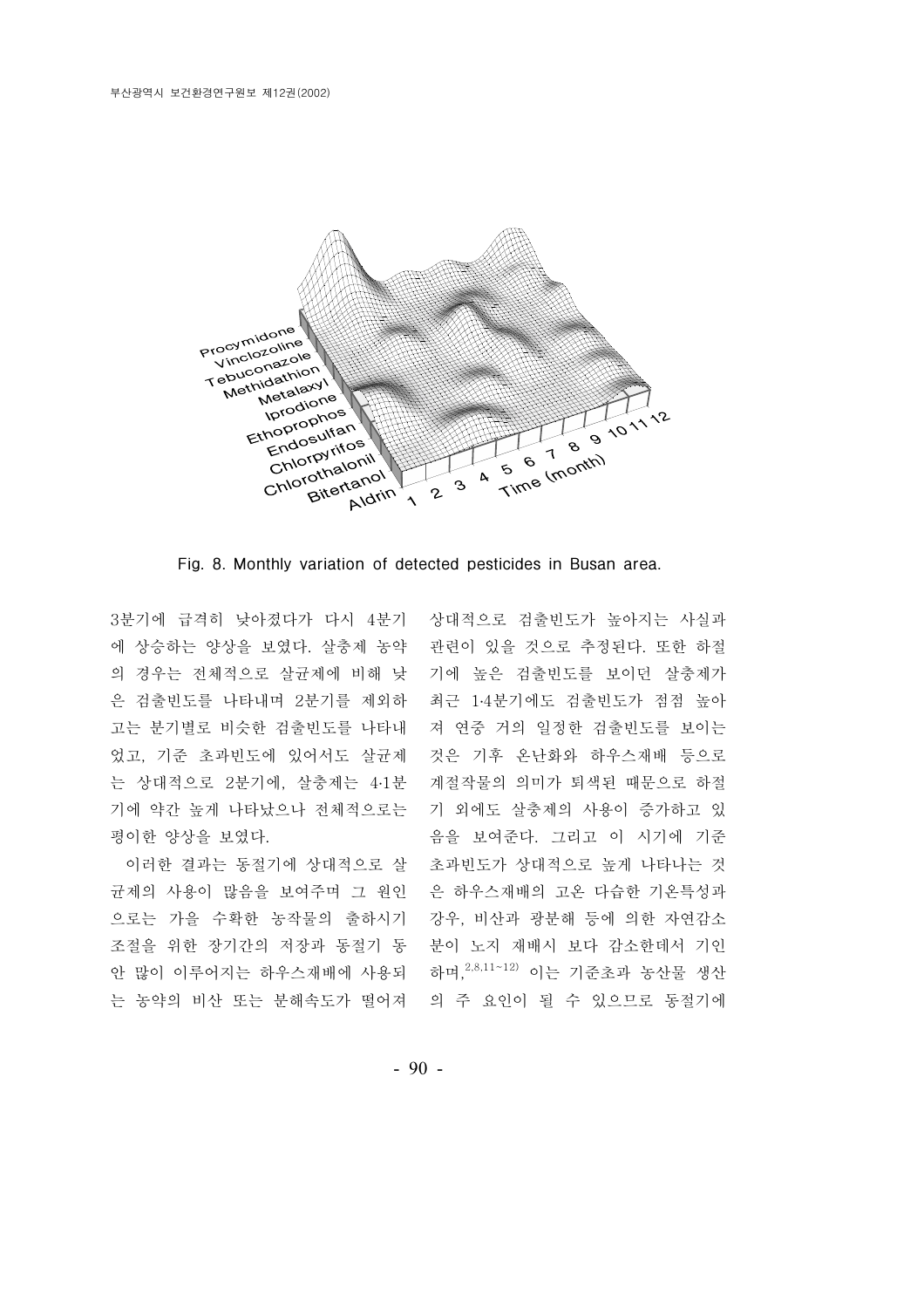

Fig. 9. Distribution of detected pesticides according to use during survey periods.

생산되는 작물에도 지속적인 안전관리가 필요함을 반영해준다 하겠다.

# 요약 및 결론

부산지역에서 유통되는 농산물을 대상 으로 농약 잔류량을 측정하였다. 이를 바 탕으로최근의 작물별 농약사용 현황을 파악하기 위해 개별 작물과 분류군별, 농 약별 또는 농약종류별 검출 및 기준 초과 빈도를 조사하였고, 또한 유통경로와 유 통시기별 검출실태를 조사하였으며 그 결 과는 아래와 같다.

1. 총 90개 품목 488건을 조사하여 24 개 품목에서 39회 농약이 검출(8.0 %) 되었으며, 그 중 8개 품목에서 10 회 기준을 초과 $(2.0\%)$  하였다.

- $2.$  품목별 검출빈도는 깻잎 $(4)$ >미나리  $\cdot$  오 이(3)>딸기 · 시금치 · 배추 · 부추 · 셀러리  $\cdot$  쑥갓  $\cdot$  참나물  $\cdot$  당귀잎 $(2)$ > 포도 · 방울토마토 · 홍고추 · 당근 · 민 들레 · 봄동 · 상추 · 적겨자잎 · 적상추 · 적채 · 취나물 · 치커리잎 · 케일(1) 의 순으로 높았고, 기준 초과 빈도는 미나리 · 셀러리(2)>깻잎 · 쑥갓 · 당 근 · 적겨자잎 · 적채 · 당귀잎(1) 순이 었다.
- 3. 검출품목의 작물 대분류별 검출빈도는 채소류 (36) 가 압도적으로 많았으며 나머지는 과실류(3)에서 검출되었다. 소분류별 검출빈도는 엽채류 (23) > 엽 경채류 (7) > 과채류 (5) > 장과류 (3) > 근

- 91 -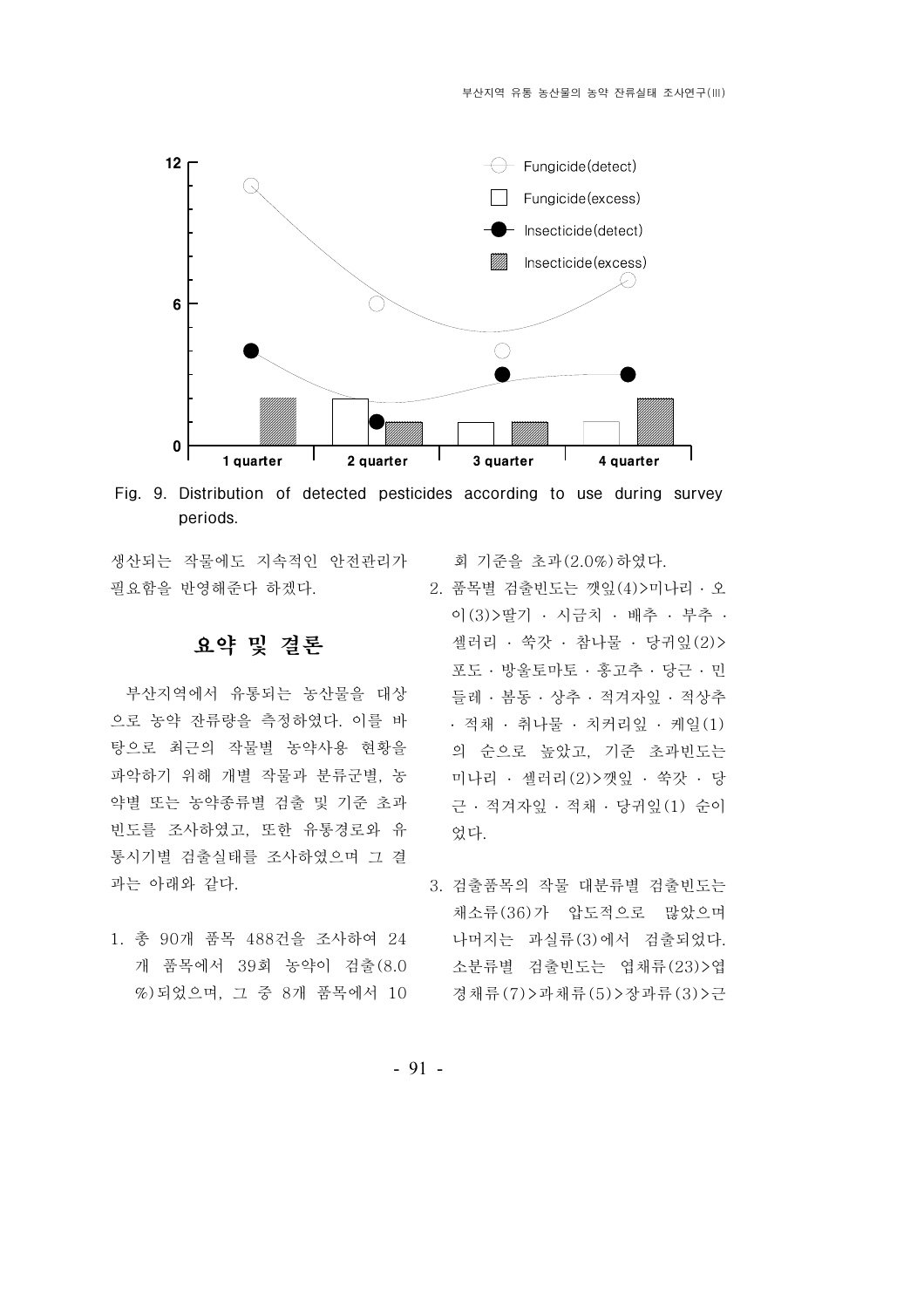채류 (1)의 순이었으며, 조사건수를 감 안한 검출율은 장과류 (13.6%)>엽채류 · 엽경채소류 (12.7%) > 과채류 (4.9%) > 근 체류 (4.5%) 순이었다.

또한 기준 초과빈도는 엽채류(5)> 엽경채류 (4) > 근채류 (1) 의 순이었으며, 기 준 초과율은 엽경채류 (7.3%) > 근채 류 (4.5%) > 엽채류 (2.8%) 순이었다.

- 4. 이번 조사에서 검출된 농약은 총 12 종이었으며, 검출된 농약별 검출빈도 는 procymidone(15)>endosulfan ․ metalaxyl $(4)$ >chlorpyrifos · vin clozo $line(3)$ >aldrin · bitertanol · tebucona $zole(2)$ >chlorothalonil · etho prophos · iprodione methidathion  $(1)$  수이며, 그 중 6종 [chlorpyrifos(3)>aldrin · biter $tanol(2)$  metalaxyl  $\cdot$  methidathion ․ procymidone(1)]의 농약이 기준을 초과하였다.
- 5. 검출농약의 작물 분포는 procymidone [엽채류(7)>과채류 · 장과류(3)>엽경채 류 (2)] 과 vinclozolin [엽채류 · 엽경채류 · 과채류 (1) ] 이 가장 광범위한 작물분 류군에서 검출되었으며, aldrin은 엽채 류와 근채류에서, bitertanol ․ chlorpyrifos ․ endosulfan은 엽채류와 엽경채류에 서, tebuconazole은 엽채류와 과채류에 서 검출되었고, chlorothalonil · ethoprophos  $\cdot$  iprodione  $\cdot$  metalaxyl  $\cdot$  methidathion은 엽채류에서만 검출되었다.

또한 검출된 12종의 농약이 엽채류에 서는 모두 검출되었다.

6. 검출농약의 용도별 분포는 살균제(28) 가 살충제 (11)에 비해 높은 검출빈도 를 보였으나, 기준 초과빈도는 오히려 살충제 (6) 가 살규제 (4) 에 비해 더 높 았다.

또 계통별 분포는 기타(28)>유기염 소계 (6) > 유기인계 (5) 순의 검출 빈도를 보였으나, 기준 초과빈도는 유기인계 (4) = 기타 (4) > 유기염소계 (2) 순이었다.

- 7. 유통 경로별 농약 검출빈도는 재래시 장 (18.8%)이 가장 높았고 중대형 유 통점과 농산물도매시장이 7.6%로 동 일하게 나타났으나, 기준 초과율은 농 산물도매시장 (33.3%) > 중대형 유통점 (27.6%)의 순이었고 재래시장의 경우 는 이번 조사에서 단 한 건도 기준을 초과하지 않았다.
- 8. 유통 시기별 농약 검출빈도는 살균제 의 경우 분기별로 11-6-4-7 회로 1분기에 가장 높게 나타난 반면, 살충 제의 경우는 4-1-3-3 회로 상대적 으로 낮은 2분기를 제외하고는 비슷한 검출빈도를 나타내었다.

최근 수년간의 부산지역에 대한 조사결 과는 점차적으로기준 초과율이 감소하는 추세에 있었으며 이는 전국적인 경향과도